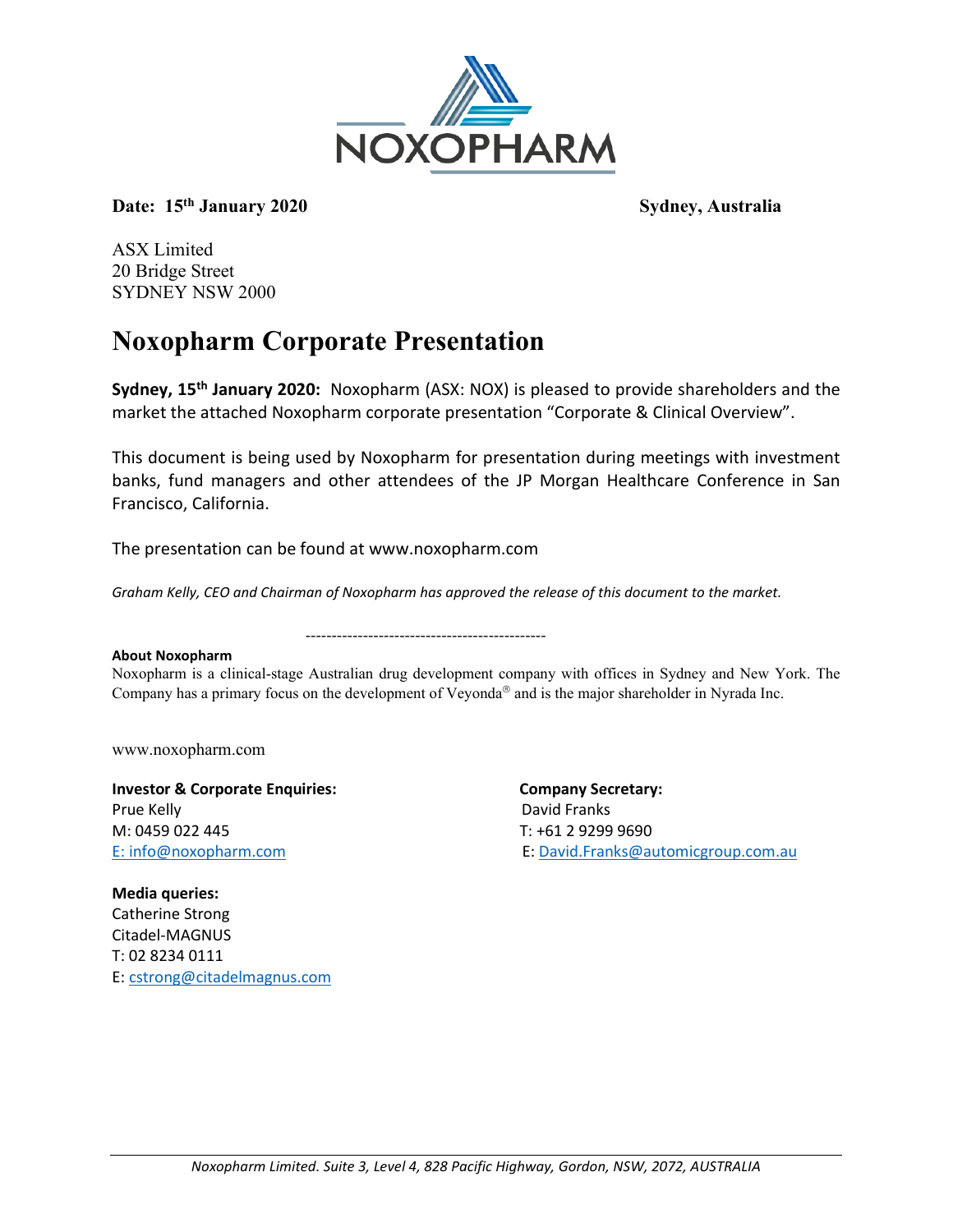

#### **Forward Looking Statements**

This announcement may contain forward-looking statements. You can identify these statements by the fact they use words such as "aim", "anticipate", "assume", "believe", "continue", "could", "estimate", "expect", "intend", "may", "plan", "predict", "project", "plan", "should", "target", "will" or "would" or the negative of such terms or other similar expressions. Forward-looking statements are based on estimates, projections and assumptions made by Noxopharm about circumstances and events that have not yet taken place. Although Noxopharm believes the forward-looking statements to be reasonable, they are not certain. Forward-looking statements involve known and unknown risks, uncertainties and other factors that are in some cases beyond the Company's control that could cause the actual results, performance or achievements to differ materially from those expressed or implied by the forward-looking statement.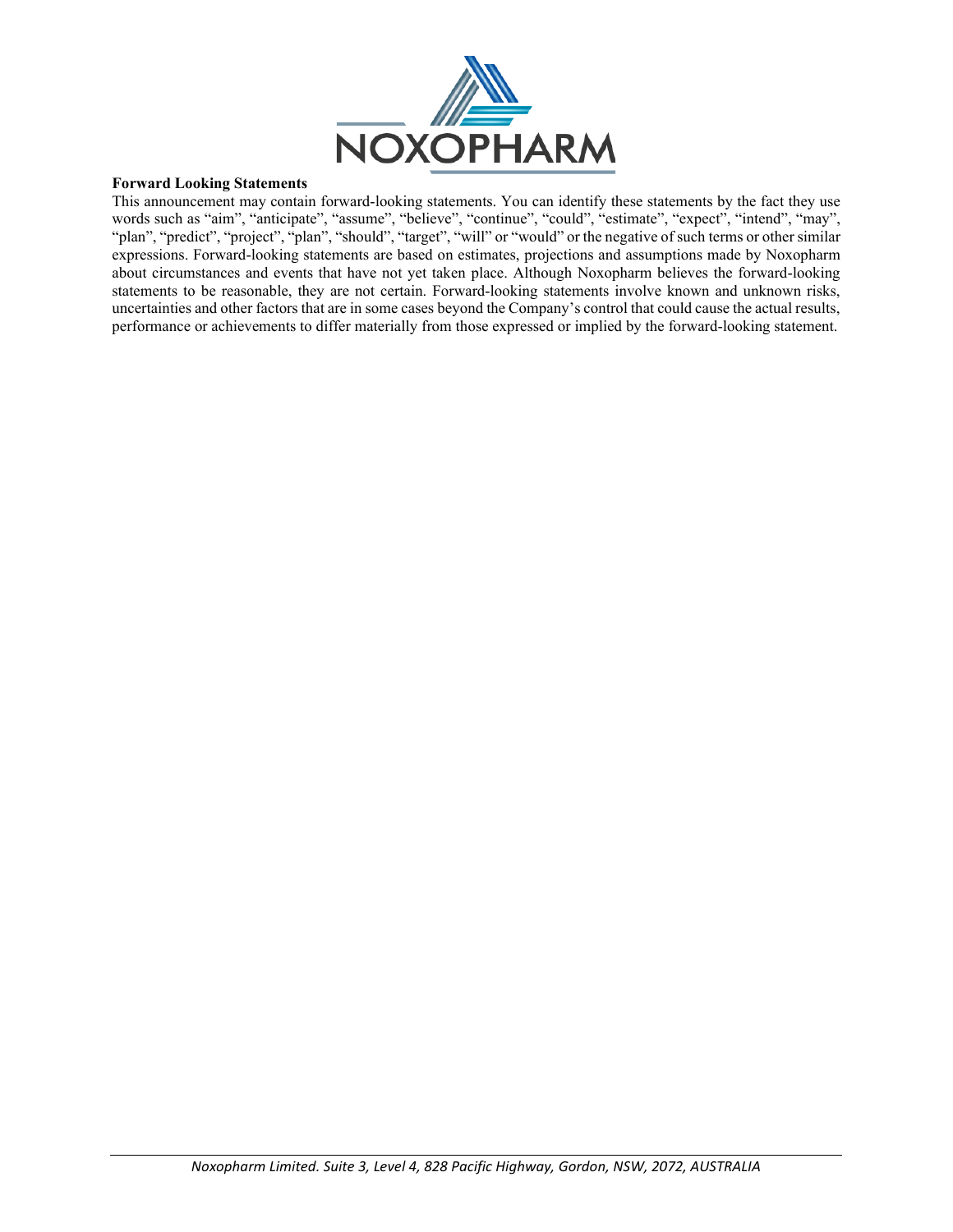

# **Noxopharm Limited Veyonda®**

**Corporate & Clinical Overview 15th January 2020**

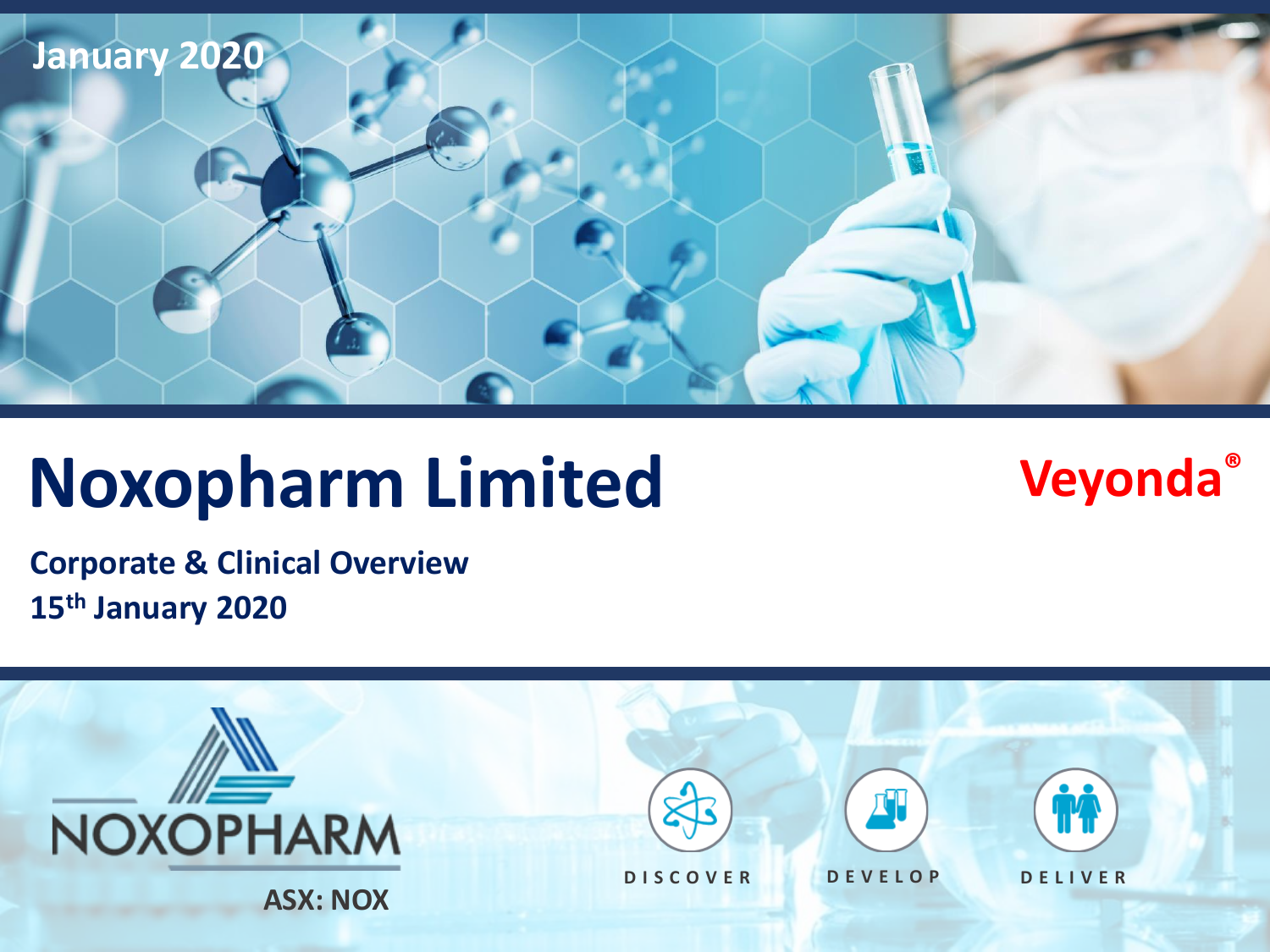### **Disclaimer**

This presentation has been prepared by Noxopharm Limited (NOX or the Company). It should not be considered as an offer or invitation to subscribe for, or purchase any shares in NOX, or as an inducement to purchase any shares in NOX. No agreement to subscribe for securities in NOX will be entered into on the basis of this presentation or any information, opinions or conclusions expressed in the course of this presentation.

This presentation is not a prospectus, product disclosure document, or other offering document under Australian law or under the law of any other jurisdiction. It has been prepared for information purposes only. This presentation contains general summary information and does not take into account the investment objectives, financial situation and particular needs of an individual investor. It is not a financial product advice and the Company is not licenced to, and does not provide, financial advice.

This presentation may contain forward-looking statements which are identified by words such as 'may', 'could', 'believes', 'estimates', 'targets', 'expects', or 'intends' and other similar words that involve risks and uncertainties. These statements are based on an assessment of past and present economic and operating conditions, and on a number of assumptions regarding future events and actions that, as at the date of this presentation, are expected to take place. Such forward-looking statements are not guarantees of future performance and involve known and unknown risks, uncertainties, assumptions and other important factors many of which are beyond the control of the Company, its Directors and management.

Although the Company believes that the expectations reflected in the forward looking statements included in this presentation are reasonable, none of the Company, its Directors or officers can give, or gives, any assurance that the results, performance or achievements expressed or implied by the forward-looking statements contained in this document will actually occur or that the assumptions on which those statements are based are exhaustive or will prove to be correct beyond the date of its making. Readers are cautioned not to place undue reliance on these forwardlooking statements. Except to the extent required by law, the Company has no intention to update or revise forward-looking statements, or to publish prospective financial information in the future, regardless of whether new information, future events or any other factors affect the information contained in this presentation.

Readers should make their own independent assessment of the information and take their own independent professional advice in relation to the information and any proposed action to be taken on the basis of the information. To the maximum extent permitted by law, the Company and its professional advisors and their related bodies corporate, affiliates and each of their respective directors, officers, management, employees, advisers and agents and any other person involved in the preparation of this presentation disclaim all liability and responsibility (including without limitation and liability arising from fault or negligence) for any direct or indirect loss or damage which may arise or be suffered through use of or reliance on anything contained in, or omitted from, this presentation. Neither the Company nor its advisors have any responsibility or obligation to update this presentation or inform the reader of any matter arising or coming to their notice after the date of this presentation document which may affect any matter referred to in the presentation.

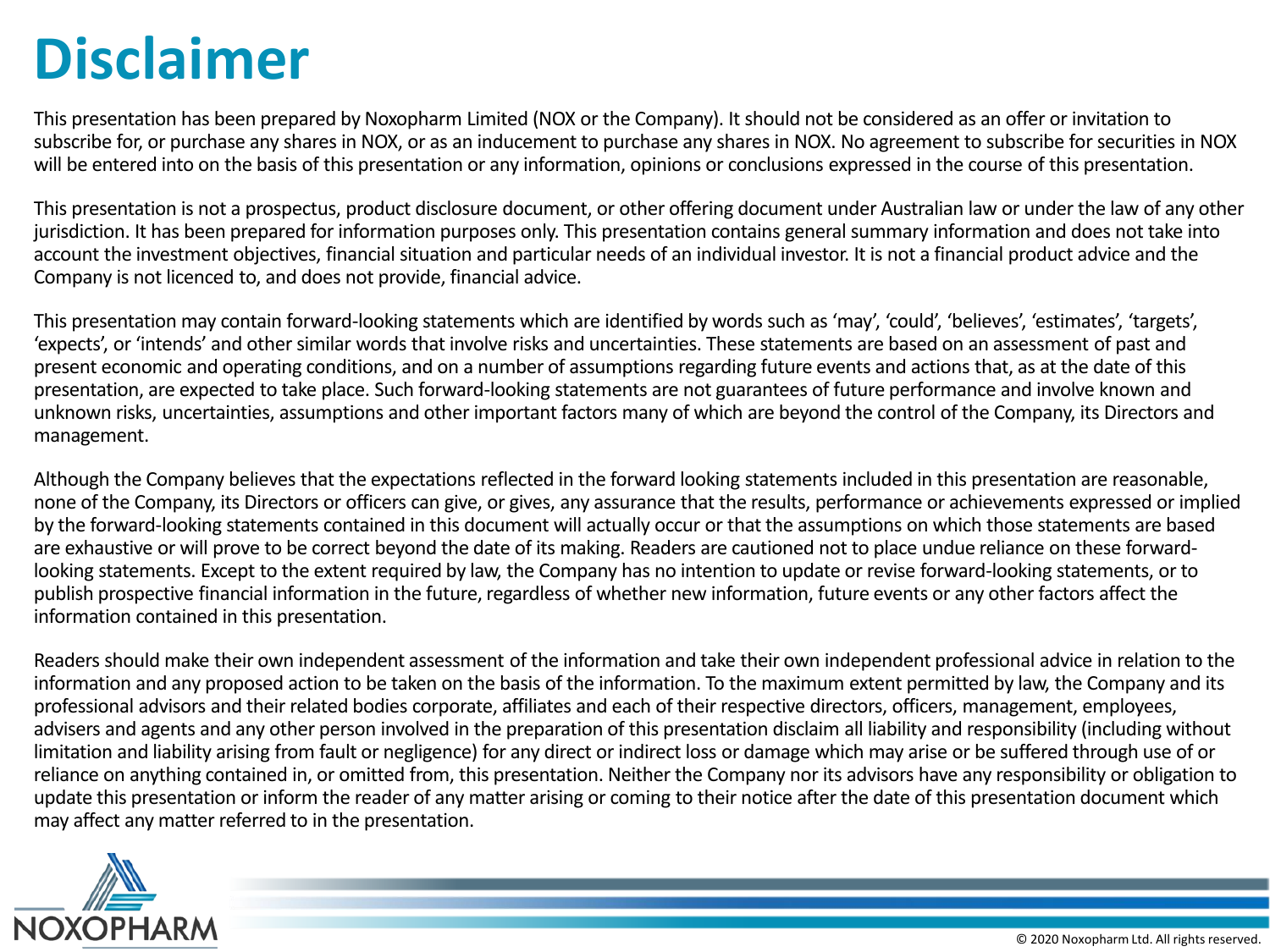# **TABLE OF CONTENTS**

Executive Summary

Company Details

Veyonda®

DARRT

LuPIN

Clinical Program Timing\*indicative

Market Opportunity

Nyrada Inc.

Investment Highlights



**Veyonda®**

*Noxopharm is seeking to bring Veyonda® to market as a first-inclass drug that boosts the efficacy of radiotherapy in prostate cancer*





© 2020 Noxopharm Ltd. All rights reserved.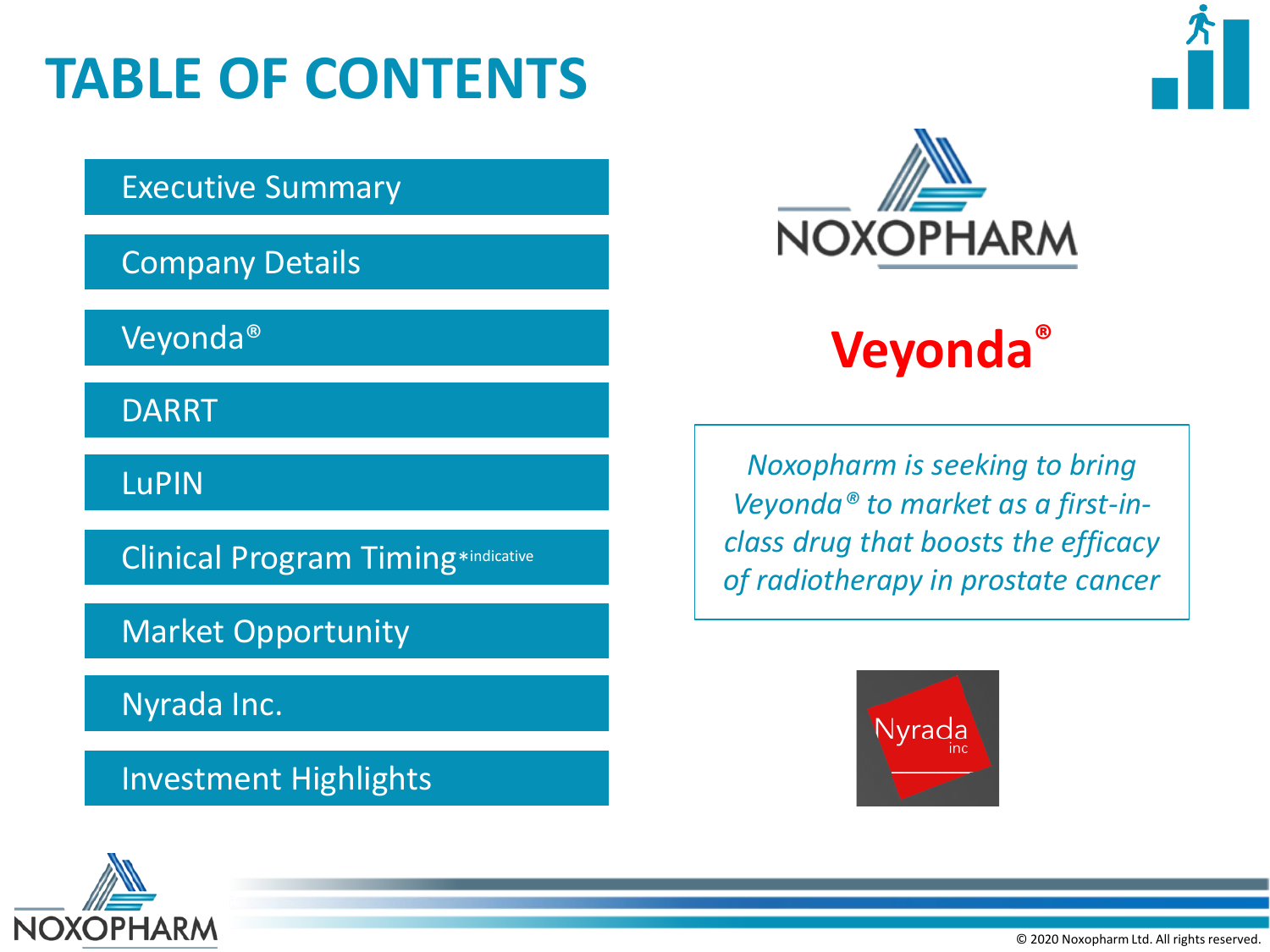### **Executive Summary**



- ➢ Australian biotech company listed on Australian Securities Exchange (ASX:NOX)
- $\triangleright$  Oncology focus
- $\triangleright$  Proprietary drug Veyonda<sup>®</sup>
- $\triangleright$  First-in-class inhibitor of sphingosine-1-phosphate
- $\triangleright$  Intended as adjunct to radiotherapy
- ➢ 2 active clinical trials studying improved efficacy of radiotherapy in late-stage **mCRPC**:
	- (Phase 1b) DARRT, Veyonda<sup>®</sup> + external beam radiotherapy
	- (Phase 2a) LuPIN, Veyonda<sup>®</sup> +  $177$ Lu-PSMA-617
	- Strong clinical signals achieved in both trials
- $\triangleright$  Preparing for Phase 2 DARRT clinical trial
- $\triangleright$  Unique dual market opportunity for Veyonda<sup>®</sup> in late-stage prostate cancer space
- ➢ ~30% equity in Nyrada Inc., a promising listed subsidiary focused on novel small molecule drugs (ASX:NYR)
- $\triangleright$  Experienced board and management team, strong technical & commercial experience

*Noxopharm believes that its DARRT and LuPIN treatments will become standard of care for late-stage prostate cancer, offering patients and doctors two new treatment options*

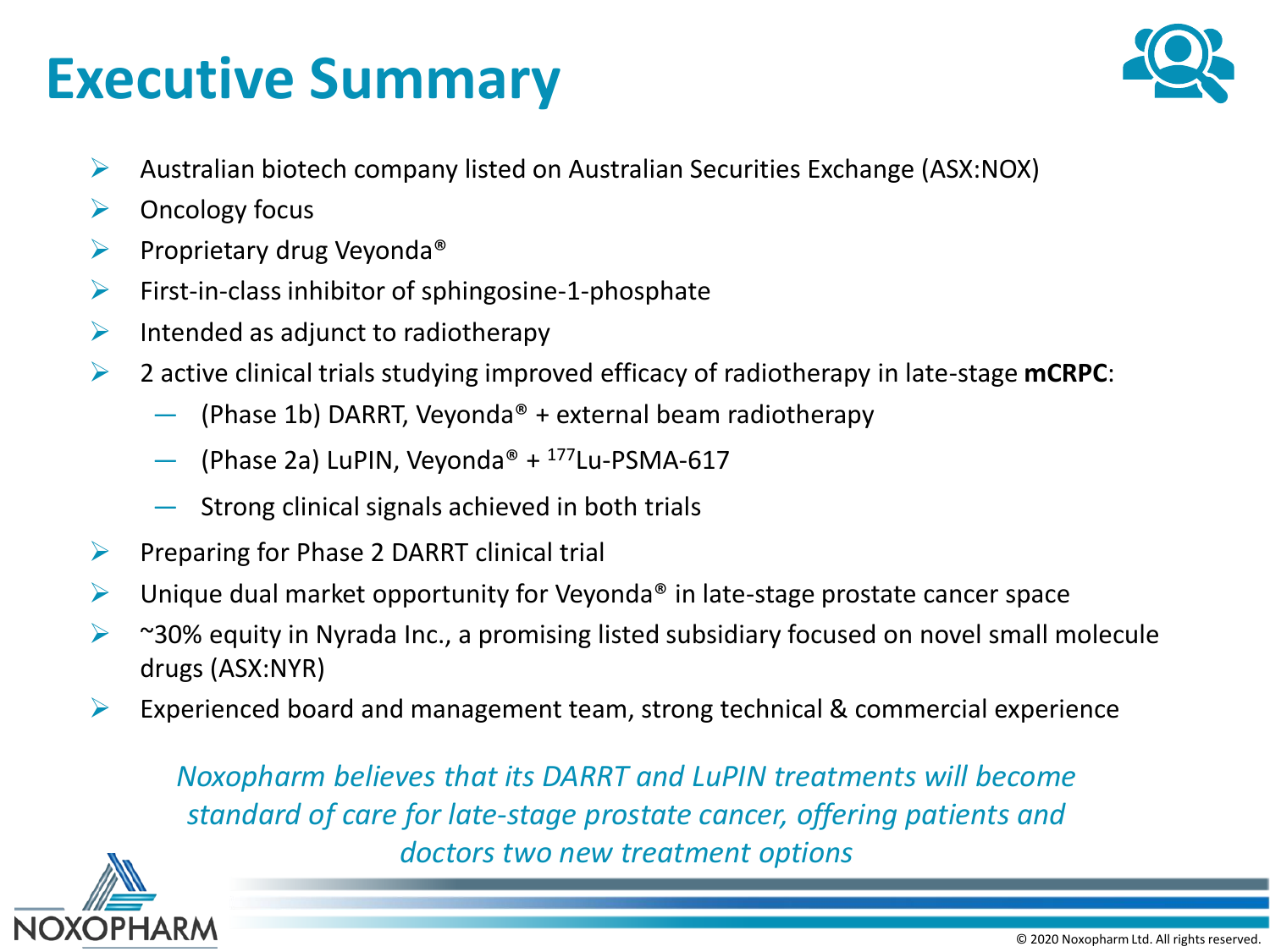# **Company Details**



| Noxopharm Limited (Dec 2019)                                |                  | <b>Board and Key Management</b>     |                                 |  |
|-------------------------------------------------------------|------------------|-------------------------------------|---------------------------------|--|
| Listed on Australian Securities Exchange (ASX:NOX) Aug 2016 |                  | Dr Graham Kelly. PhD                | Chairman & CEO                  |  |
| Shares on issue                                             | 130 <sub>m</sub> | lan Dixon. PhD, MBA                 | Non-Executive Director          |  |
| Share Price                                                 | A\$0.40          | Peter Marks. MBA, BEC, LLB          | Non-Executive Director          |  |
| Market Cap                                                  | A\$52m           | Alex Hunter. MBA, BE                | <b>Chief Commercial Officer</b> |  |
| Cash                                                        | A\$3.5m          | Greg Ambra. MS                      | SVP North American Ops          |  |
| Convertible notes                                           | A\$5.2m          | Dr Gisela Mautner. MD-PHD, MPH, MBA | <b>Chief Medical Officer</b>    |  |
|                                                             |                  | Dr John Wilkinson, PhD              | Chief Scientific Officer        |  |
|                                                             |                  | Shawn Van Boheemen. BBus MCom       | <b>Chief Financial Officer</b>  |  |



© 2020 Noxopharm Ltd. All rights reserved.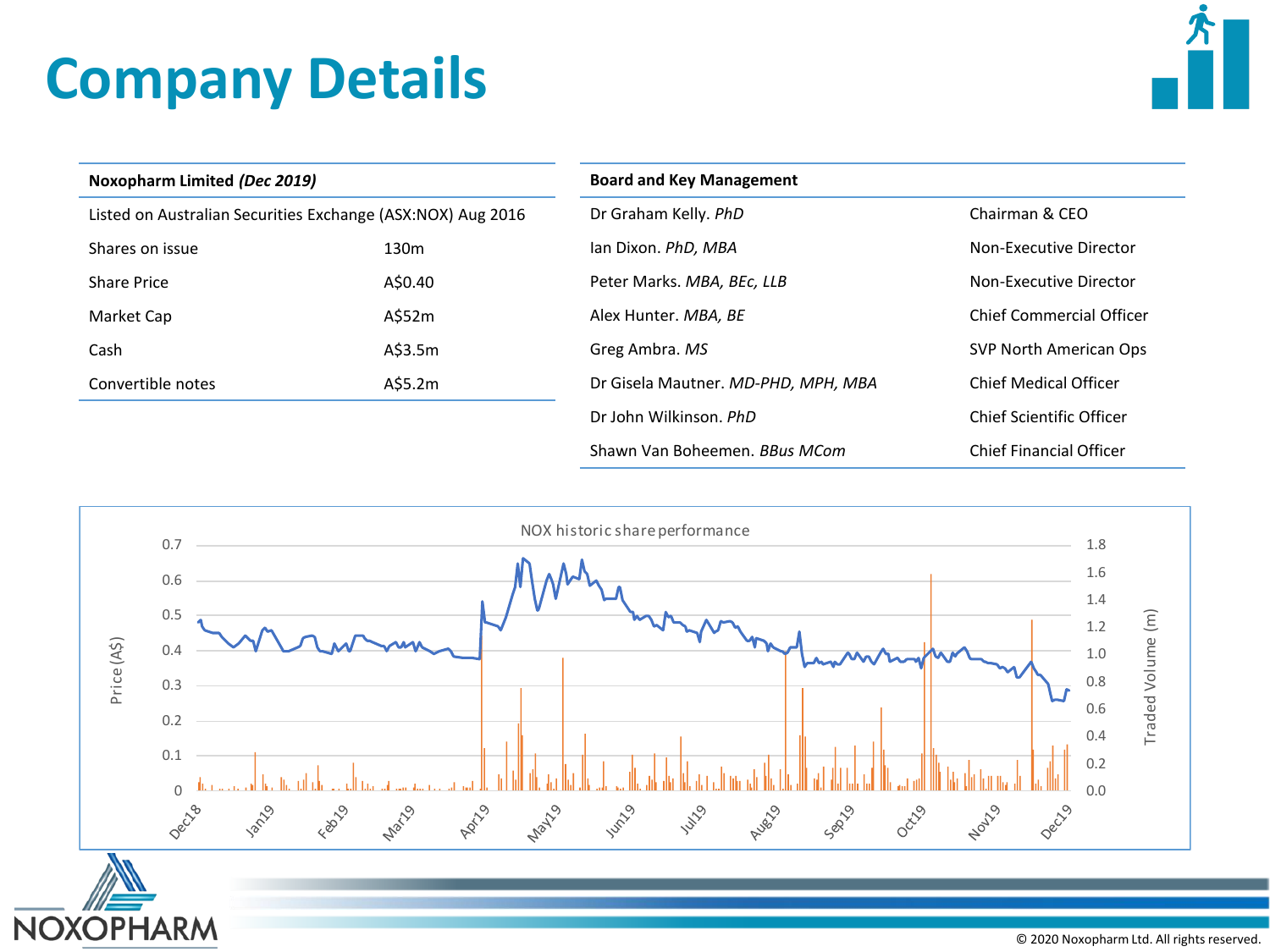### **Veyonda®**

#### **How Veyonda® works**

- **E** The active ingredient in Veyonda<sup>®</sup> is the experimental anti-cancer drug, idronoxil
- The molecular target of idronoxil is the *pan* oncogene, Ecto-Nox disulfide-thiol exchanger Type 2 (ENOX2)
- A principal downstream consequence of ENOX2 inhibition is downregulation of **sphingosine-1-phosphate (S1P)**
- S1P is a key secondary messenger, activating five S-1-P receptors that play critical roles in pro-survival signalling and immune cell function
- Pro-survival signalling includes cell growth, DNA repair and multi-drug resistance mechanisms
- **■** Immune cell function includes a negative feed-back mechanism that blocks inflammatory response/immune cell trafficking in order to dampen an immune response following inflammation
- Most cancers over-express S1P levels, effectively blocking the ability of the body to mount inflammatory and immune responses against cancer cell growth
- By removing this block, Veyonda<sup>®</sup> helps to restore the body's inherent ability to fight cancer tumours

#### **Patent and IP**

- Veyonda<sup>®</sup> is a Noxopharm registered trade name
- Noxopharm has lodged 6 patent families around Veyonda®, the first of which has entered the national examination phase in 80 countries

#### **Veyonda ®**

- Veyonda<sup>®</sup> (previously known as NOX66) is the Company's proprietary oncology drug currently in Phase 1b and Phase 2a clinical trials
- Final results from the DARRT-1 study show that Veyonda<sup>®</sup> in combination with EBRT achieved a durable and meaningful anticancer response in a high proportion of late-stage prostate cancer patients in a well tolerated way
- Interim results from the LuPIN study suggest that Veyonda<sup>®</sup> is also boosting the response to <sup>177</sup>Lu-PSMA-617 (Novartis), enabling more men to complete their full course of radiation therapy, again, in a well tolerated way

#### **Veyonda® boosts radiation in two ways**

- 1. Palliative external radiotherapy
- DARRT clinical trials underway
- 2. Palliative internal radiotherapy



**DARRT** Veyonda® + EBRT





**LuPIN** Veyonda® + 177Lu-PSMA-617

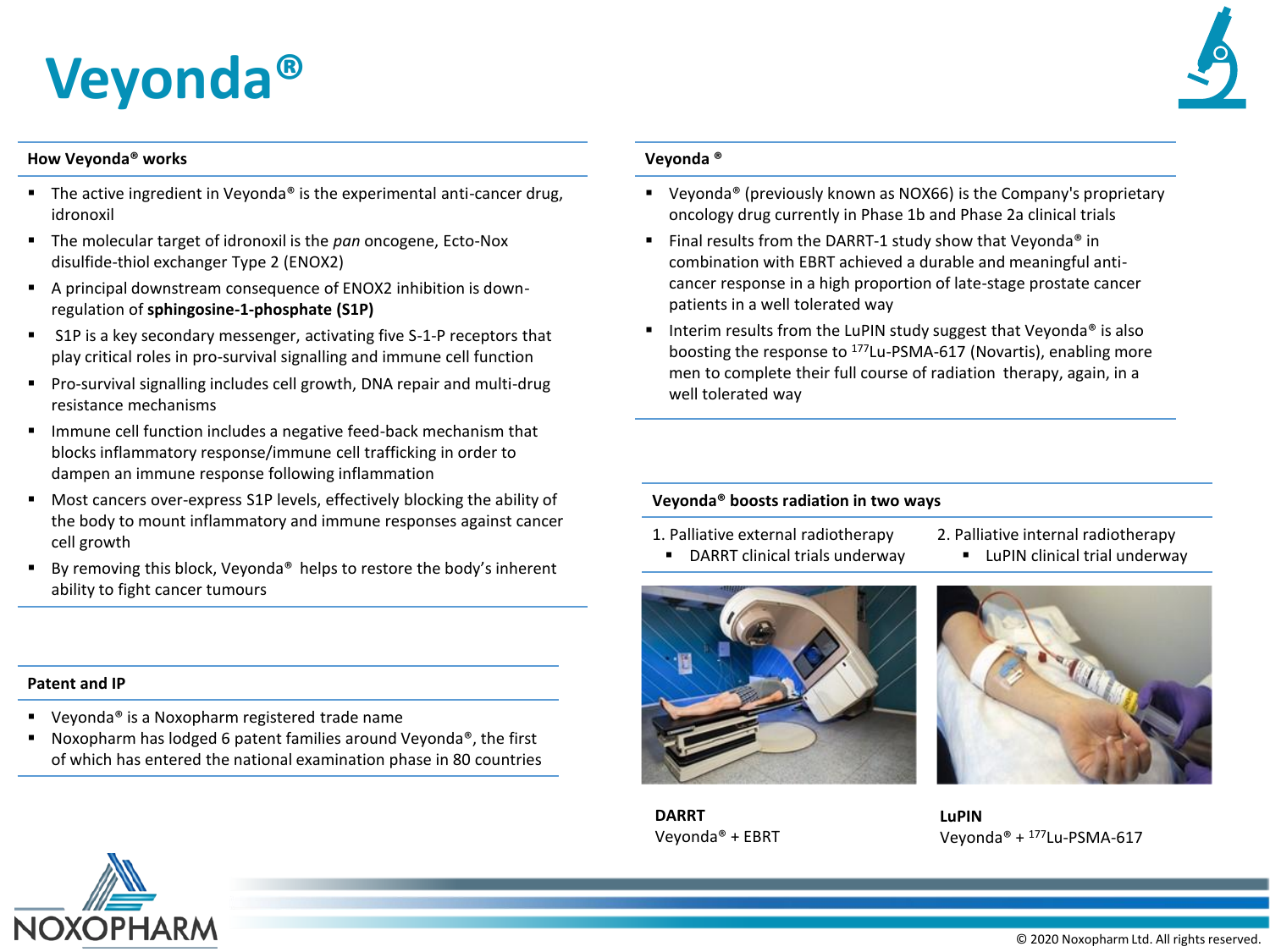### **DARRT - a novel radiation therapy enhancer**



#### **DIRECT RESPONSE**

At a minimum, Veyonda® is expected to lead to better DIRECT response to radiotherapy by functioning as a radio-enhancer





The best expected outcome would be an improved DIRECT response, plus shrinkage of non-targeted lesions



**The key to the success of the DARRT treatment is a combination of two actions:**

- First: expose a small number (1 or 2) of individual tumours to low-dose (20 Gy) radiation. Low-dose is critical because the goal is to damage the tumour, not to destroy all cells including beneficial cells such as those responsible for inflammation and immune responses—these cells need to be preserved. The key to DARRT is initiating an inflammatory response that serves as a trigger to an immune response
- Second: the presence of idronoxil in all tumours boosts the proinflammatory (STING) effect of the radiation in the irradiated tumours as well as restoring local immune function in all tumours, promoting an allof-body immune response leading to an anti-cancer effect in all tumours in what is known as an **abscopal response.**

#### **DARRT-1: Headline Conclusions**

- 25 men started the Phase 1b DARRT-1 study; 4 withdrawals = 21 remaining in the study
- 16 alive and completed the study, with 15 radiographically assessable by RECIST
- Primary end-point of safety met with no significant or dose-limiting toxicities
- Secondary end-point of efficacy achieved

#### **At 6-month follow up:**

- 11/21 (53%) had progressive disease or died (unrelated to treatment)
- Anti-cancer response achieved as evidenced by:
	- o Stable disease or better (RECIST) 10/15 (66%)
	- $\circ$  PSA Response 5/16 (31%)
	- $\circ$  Pain Response 10/16 (62%)

*A durable and meaningful anti-cancer response was achieved at 6-months in 48% of men with endstage progressive prostate cancer with no remaining treatment options*

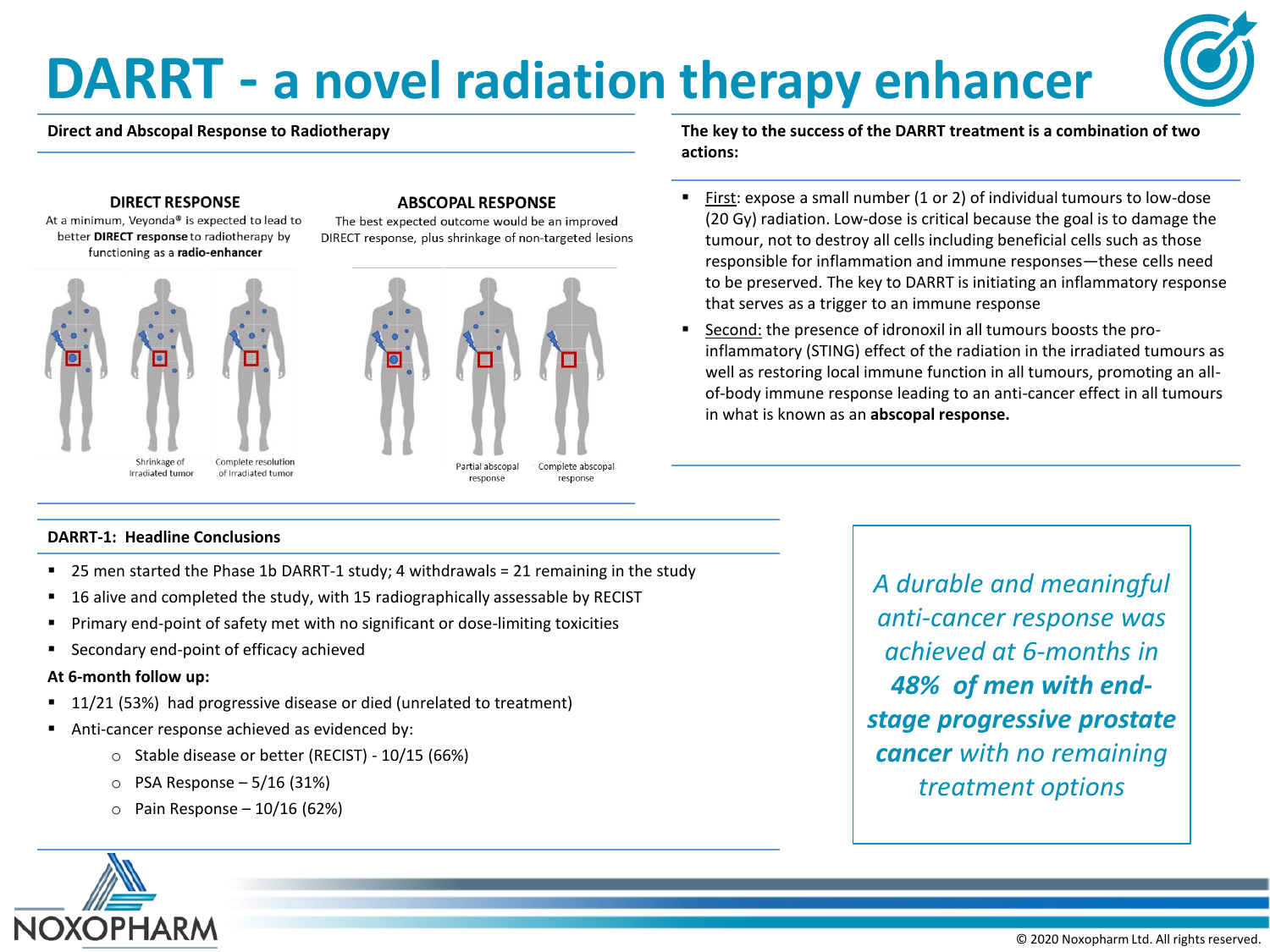### **DARRT-2**



#### **DARRT-2 Trial Design**

- Phase 2 clinical trial protocol development under way
- Men with mCRPC post-taxane and post-enzalutamide/abiraterone
- In combination with best supportive treatment/best standard of care
- Multiple sites, multi-national
- Single course (5 fractionated doses) of radiotherapy with repeat cycles of Veyonda®
- Compared to the single treatment cycle in DARRT-1, the repeat cycles expected to provide an additional monotherapy anti-cancer effect with potential for an increase in overall anti-cancer effect
- Medical advisory boards established
- Anticipated regulatory submissions late-2020

#### Potential Indicative Trial Design



# **NOXOPHARM**

#### **Anticipated endpoints**

- Key primary endpoint: Overall survival at 12-months
- Secondary endpoints:
	- ❖ Progression-free survival (radiographic, clinical, PSA)
	- ❖ RECIST response
	- ❖ pain response (BPI-SF)
	- ❖ Health-related quality of life
	- ❖ Safety and tolerability
	- ❖ Health economics

#### **DARRT-2 Timeline**

- Clinical protocol planning has commenced with medical advisory board input
- Trial commencement date subject to current planning, targeted for early 2021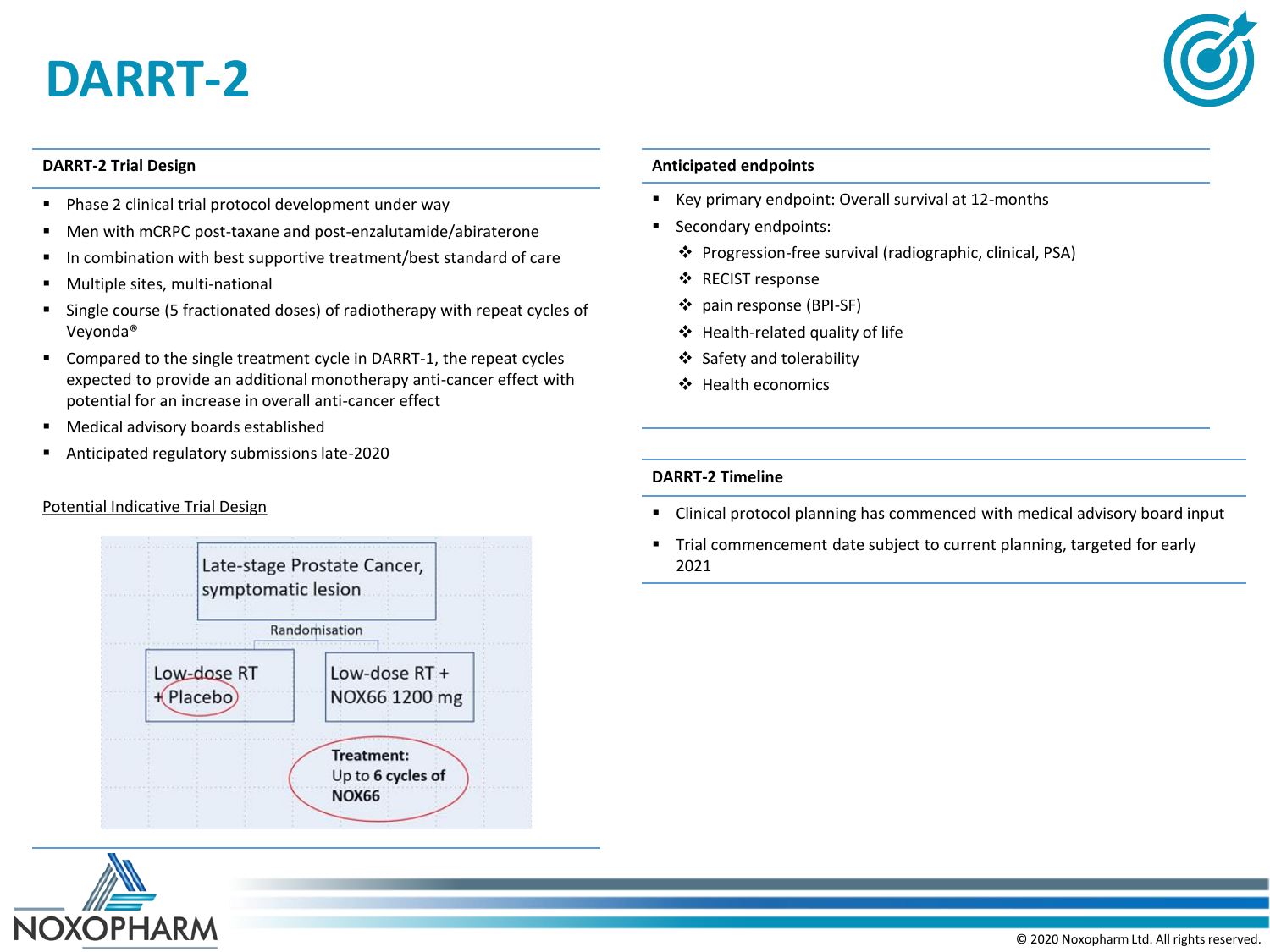### **LuPIN**



#### **Aim of the LuPIN study**

A major aim of the LuPIN trial is to see if Veyonda® can boost the effectiveness of <sup>177</sup>Lu-PSMA-617 radiation therapy so that more men are able to complete their full course of treatment (up to 6 cycles) before their cancer progresses and they need to stop treatment

#### **What is <sup>177</sup>Lu-PSMA-617**

<sup>177</sup>Lu-PSMA-617 is an experimental radioactive drug that was the subject of a US\$6 billion series of acquisitions by Novartis in 2018 and currently is in a Phase 3 registration study expected to finish in 2020

#### **About LuPIN**

- LuPIN is an Investigator-Initiated Phase 1b/2a, single-arm, open label study being conducted at St Vincent's Hospital, Sydney
- The study is enrolling 56 men with PSMA-positive mCRPC that has progressed after docetaxel, cabazitaxel and either abiraterone and/or enzalutamide Rx
- Men receive intravenous <sup>177</sup>Lu-PSMA-617 at 6-weekly intervals; up to 6 cycles providing no progression based on PSA; Veyonda® dosed days 1- 10 each cycle.
- Phase 1b arm was dose-escalation: 400 mg (8 patients), 800 mg (8 patients), 800 mg (16 patients) of Veyonda® to establish the safety of the combination treatment
- Based on evidence of efficacy and good tolerability, the trial progressed to a Phase 2a expansion arm of 1200 mg (24 patients) of Veyonda® intended to establish the dose-response effect of increasing Veyonda® levels in treatment safety and efficacy

#### **Results so far**

- Preliminary data published in September 2019 demonstrated that the three endpoints used to measure anti-cancer effect all showed a benefit from combining Veyonda® with <sup>177</sup>Lu-PSMA therapy
- PSA response refers to a fall in PSA levels in blood of greater than 50%. This is accepted by oncologists as a surrogate marker of disease activity.
- Adding Veyonda<sup>®</sup> to <sup>177</sup>Lu-PSMA therapy almost doubled the PSA response (69% with Veyonda® vs 36% with <sup>177</sup>Lu-PSMA alone)
- Progression-free survival (PFS) is a measure of the time from the start of treatment until the disease progresses. PFS quadrupled through the addition of Veyonda® (8.4 months vs 2.0 months with <sup>177</sup>Lu-PSMA alone)
- Treatment duration. The addition of Veyonda<sup>®</sup> meant that the number of men able to start the 4th treatment cycle tripled to 69% from 21% with <sup>177</sup>Lu-PSMA alone
- The combination therapy also was well tolerated, pointing to Veyonda<sup>®</sup> being safe to use in combination with intravenous radiotherapy

*In summary, combination therapy of Veyonda® and <sup>177</sup>Lu-PSMA-617 shows benefits to patients well above that achieved with <sup>177</sup>Lu-PSMA-617 therapy alone and underscores the Company's confidence in Veyonda® eventually becoming a standard drug in the management of prostate cancer*

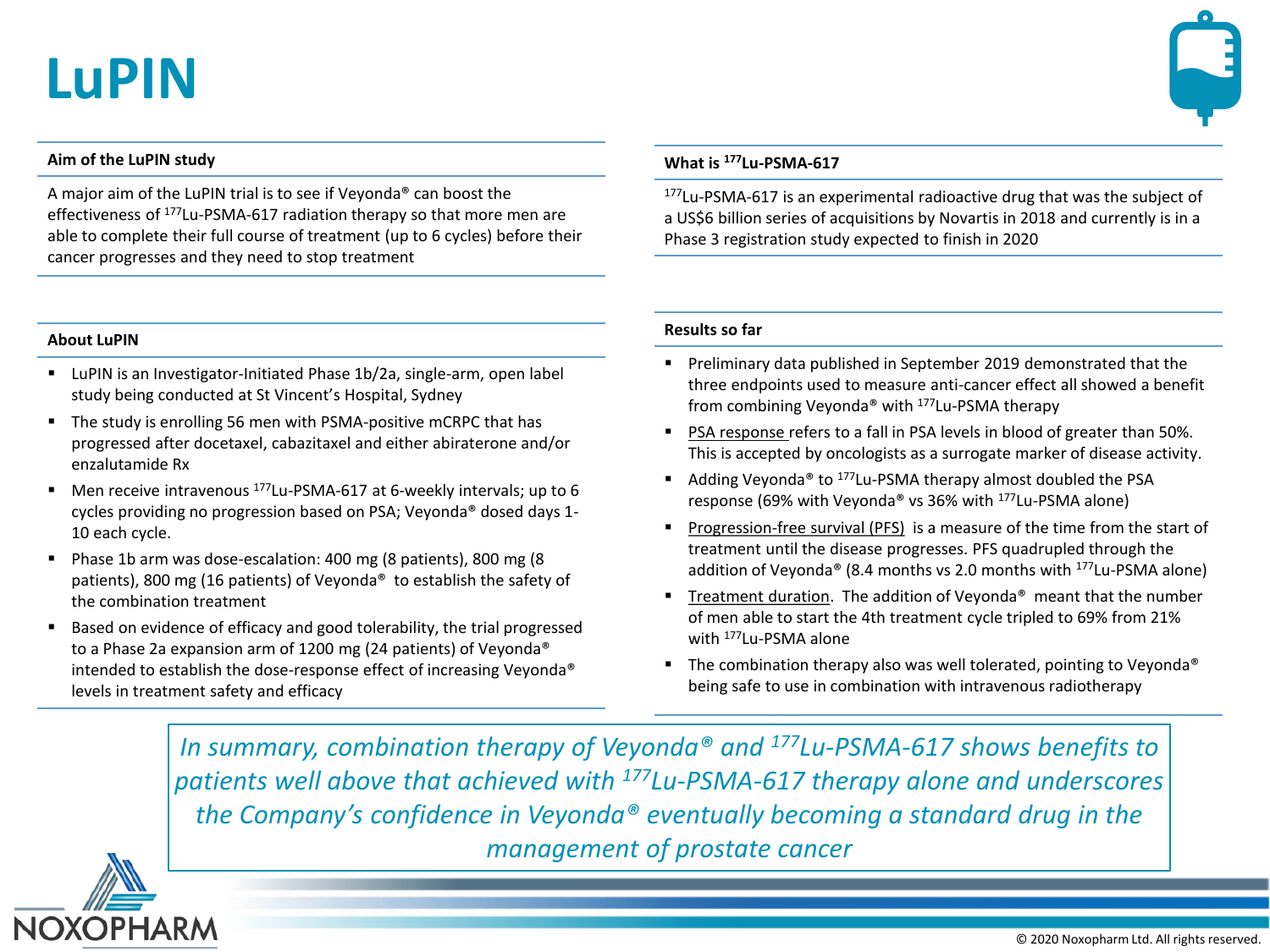# **Indicative Clinical Program Timing**



| DARRT-1 complete,<br>final statistical results                           | <b>Indicative Clinical Program Timing</b>                                                            |                            | DecQ2019 | MarQ2020 | JunQ2020 | SepQ2020 | <b>DecQ2020</b> | MarQ202 | JunQ202 | SepQ202 | Dec<br>Q2<br>Z |  |
|--------------------------------------------------------------------------|------------------------------------------------------------------------------------------------------|----------------------------|----------|----------|----------|----------|-----------------|---------|---------|---------|----------------|--|
| due March 2020                                                           | DARRT-1<br>Phase 1 clinical trial complete<br>Phase 1 statistical report                             | Dec Q 2019<br>Mar Q 2020   |          |          |          |          |                 |         |         |         |                |  |
| DARRT-2 protocol<br>development under way                                | DARRT-2<br>Protocol Development/CRO appoin't<br>•Medical advisory board consultation<br>•Appoint CRO | now-Sep Q 2020             |          |          |          |          |                 |         |         |         |                |  |
|                                                                          | Commence trial (indicative)<br>DARRT-2 trial under way (indicative)                                  | Early 2021<br>2021 onwards |          |          |          |          |                 |         |         |         |                |  |
| <b>DARRT-2 clinical trial</b><br><i>indicative</i><br>commencement early | <b>LuPIN</b><br>Trials complete<br>Commercial partnerships                                           | Dec Q 2020<br>2020 & 2021  |          |          |          |          |                 |         |         |         |                |  |



*2021*

© 2020 Noxopharm Ltd. All rights reserved.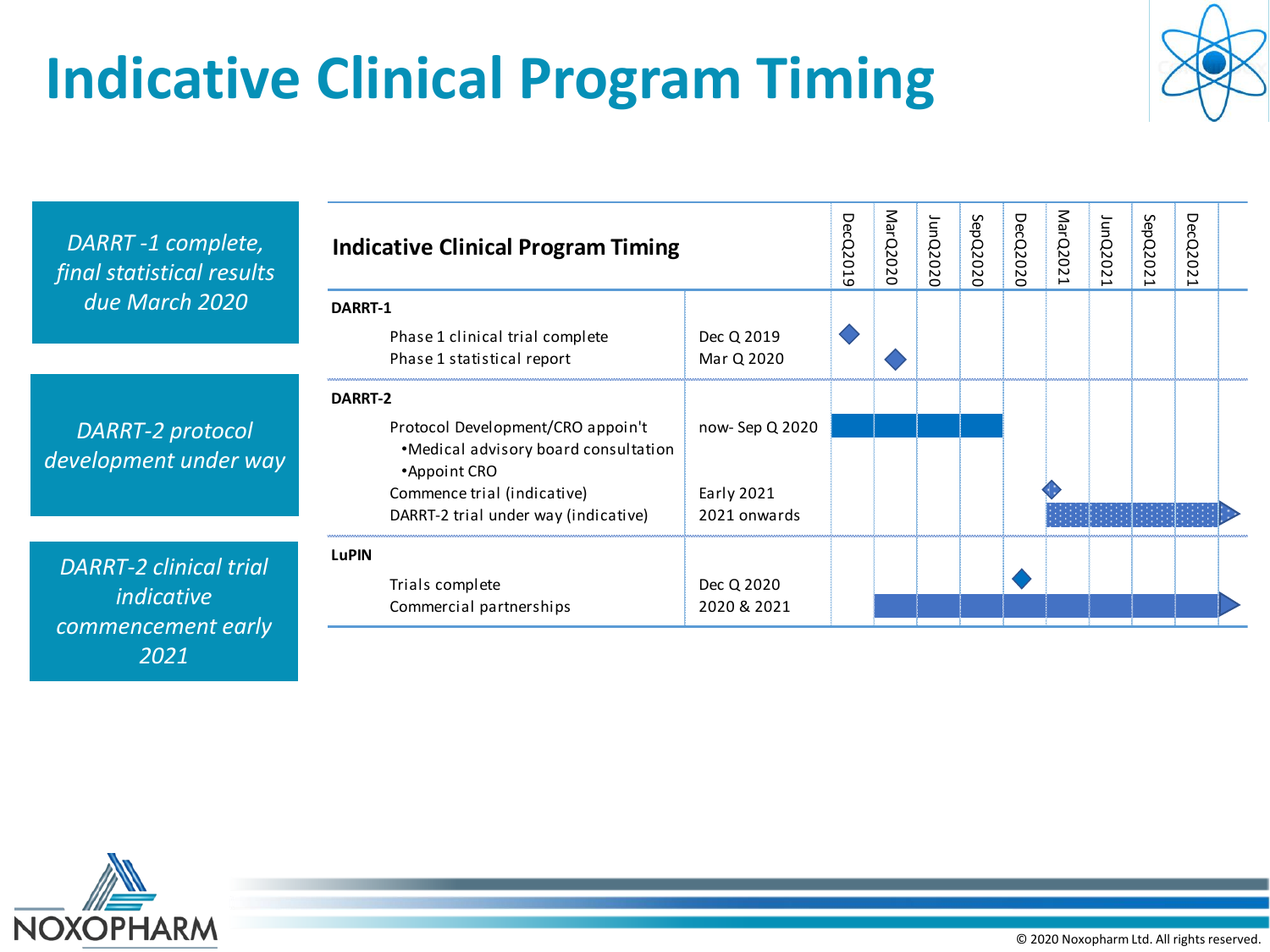# **Market Opportunity**



*Noxopharm believes Veyonda® has potential use in most forms of solid cancer*

*Noxopharm believes the fastest, lowest risk path to market for Veyonda® is as a treatment for mCRPC*

*mCRPC currently is treated palliatively. Noxopharm is intended to go beyond palliation and provide a meaningful, durable and well tolerated anti-cancer effect*

| 2019 Prostate Cancer                      | Australia | <b>USA</b> |
|-------------------------------------------|-----------|------------|
| New cases of Prostate<br>Cancer diagnosed | 19,500    | 175,000    |
| Deaths from Prostate<br>Cancer            | 3,300     | 31,600     |

#### **Market Opportunity**

- Noxopharm believes Veyonda® has potential applications in most forms of solid cancer as both a radio-enhancer and chemo-enhancer
- Noxopharm has selected radio-enhancement (**DARRT regimen**) in **metastatic prostate cancer (mCRPC)** as the path to first market approval:
	- $\circ$  DARRT-1 has shown that Veyonda® provides a meaningful anti-cancer effect including cessation of tumour growth in about half of mCRPC patients, and considerable (average 80%) pain relief
	- o Management of mCRPC is a major unmet need, with palliative treatment the current standard of care
	- $\circ$  The need is predicted to grow with increasing longevity and a growing global middle class
	- o Ease of enrolment due to high disease incidence and 12-months end-points (limited life expectancy of typically 6-9 months) suggests relatively short trial duration
	- $\circ$  Potential high demand and low drug costs could result in blockbuster revenue
	- A number of recent multi-billion dollar deals in the mCRPC space (see table below)

| <b>Recent acquisitions</b>                                    | <b>Buyer</b>             | <b>Seller</b>                                  | <b>Price range</b> |
|---------------------------------------------------------------|--------------------------|------------------------------------------------|--------------------|
| <b>XTANDI®</b><br><b>mCRPC</b><br>(2016)                      | Pfizer                   | $\sum_{k=1}^{M} M \in \text{DIVATION}$         | US\$14 billion     |
| <sup>177</sup> Lu-PSMA-617<br><b>mCRPC</b><br>(2018)          | <b><i>U</i></b> NOVARTIS | $\mathbf{z}$<br>ENDOCYTE                       | US\$2.1 billion    |
| <sup>177</sup> Lu-PSMA-617 & others<br><b>mCRPC</b><br>(2018) | <b><i>U</i></b> NOVARTIS | Advanced<br>Accelerator<br><b>Applications</b> | US\$3.9 billion    |

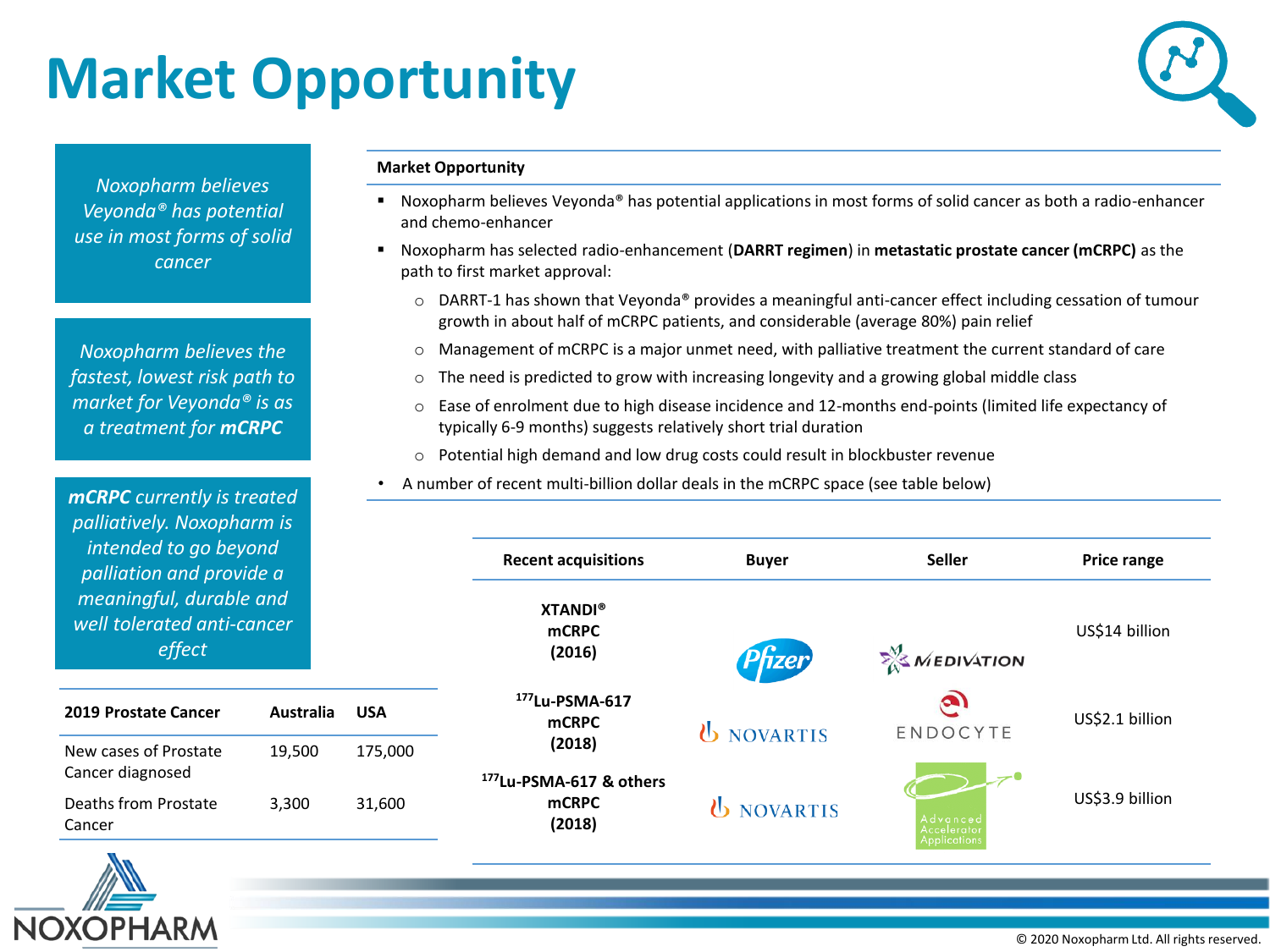### **Nyrada Inc.**



*Nyrada is a U.S.-registered spin-off subsidiary of Noxopharm*

*Nyrada will list on the Australian Securities Exchange (ASX:NYR) on 16 Jan 2020*

*Focusing on novel small molecules for major nononcology indications*

#### **NYRADA**

- Nyrada is a pre-clinical stage, drug company specialising in the development of novel small molecule drugs pertaining to the underlying pathological processes involved in cardiovascular, neurodegenerative and chronic inflammatory diseases
- **The Company's vision is to become a high growth pharmaceutical company specialising in drug discovery** where few if any, effective or well-tolerated therapies exist
- The Company has four current drug development programs:
	- $\circ$  Cardiovascular: A PCSK9 inhibitor for the treatment of high blood LDL-cholesterol levels in patients poorly responsive to, or unable to take statin drugs
	- o Neuroprotection: A neuroprotectant drug to improve patient outcomes and prevent long-term disability in patients with ischaemic stroke and traumatic brain injury
	- $\circ$  Inflammation/pain: A drug to treat pain associated with peripheral nerve damage (such as sciatica), and
	- $\circ$  Inflammation/autoimmunity: A drug to treat autoimmune diseases such as psoriasis

| <b>Board and Key Management</b> |                                 |
|---------------------------------|---------------------------------|
| John Moore                      | Non-executive Chairman          |
| Dr Graham Kelly PhD             | Founder, Non-executive Director |
| Peter Marks                     | Non-executive Director          |
| Marcus Frampton                 | Non-executive Director          |
| Rudiger Weseloh PhD             | Non-executive Director          |
| Christopher Cox                 | Non-executive Director          |
| James Bonnar                    | Chief Executive Officer         |
| Benny Evison PhD                | Chief Scientific Officer        |